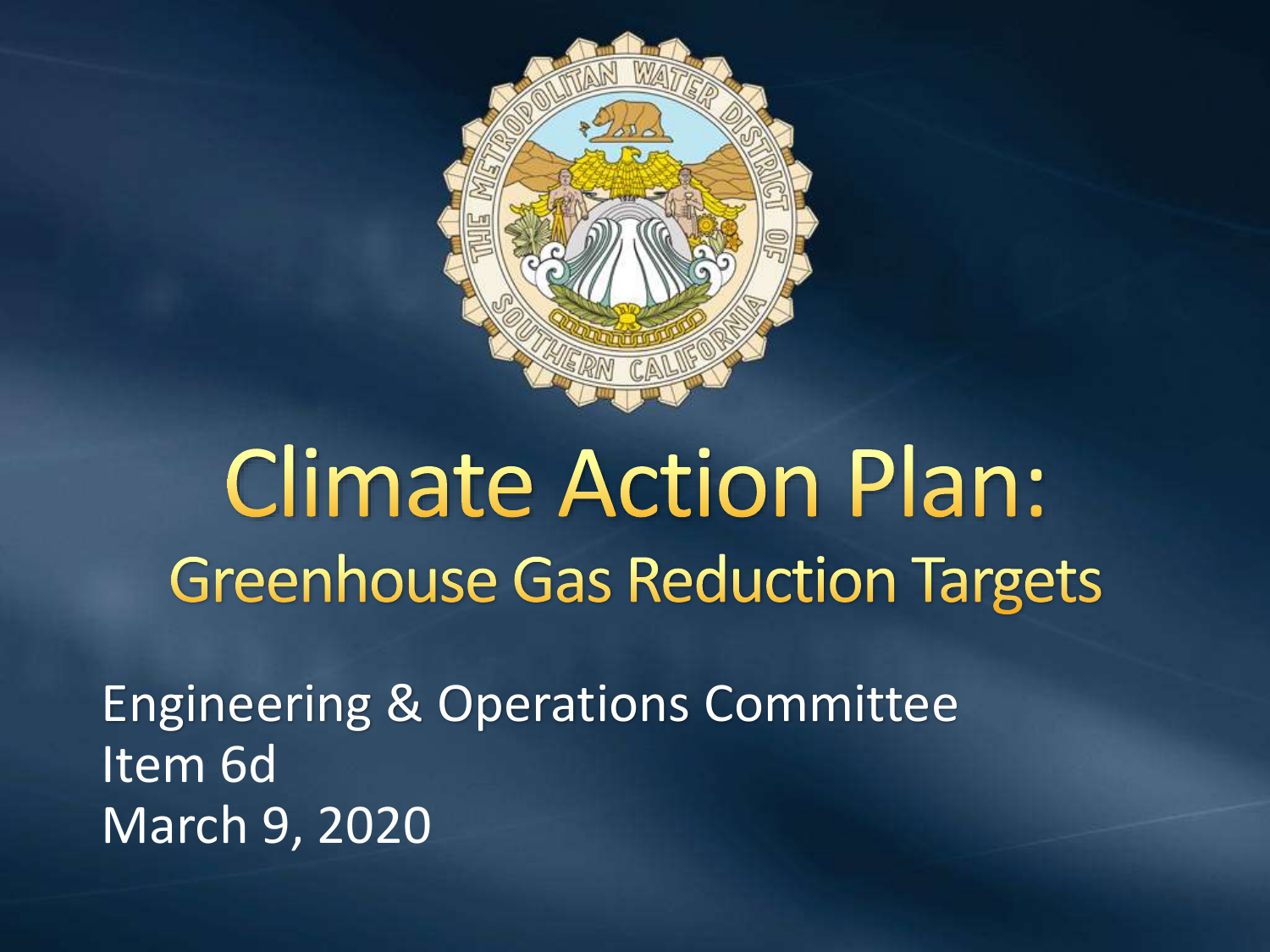## **Board Recap**

October 2018 – Board authorized preparation of a Climate Action Plan (CAP) to streamline CEQA for future projects

• November 2019 – Board updated on results of the emissions inventory and forecast of future emissions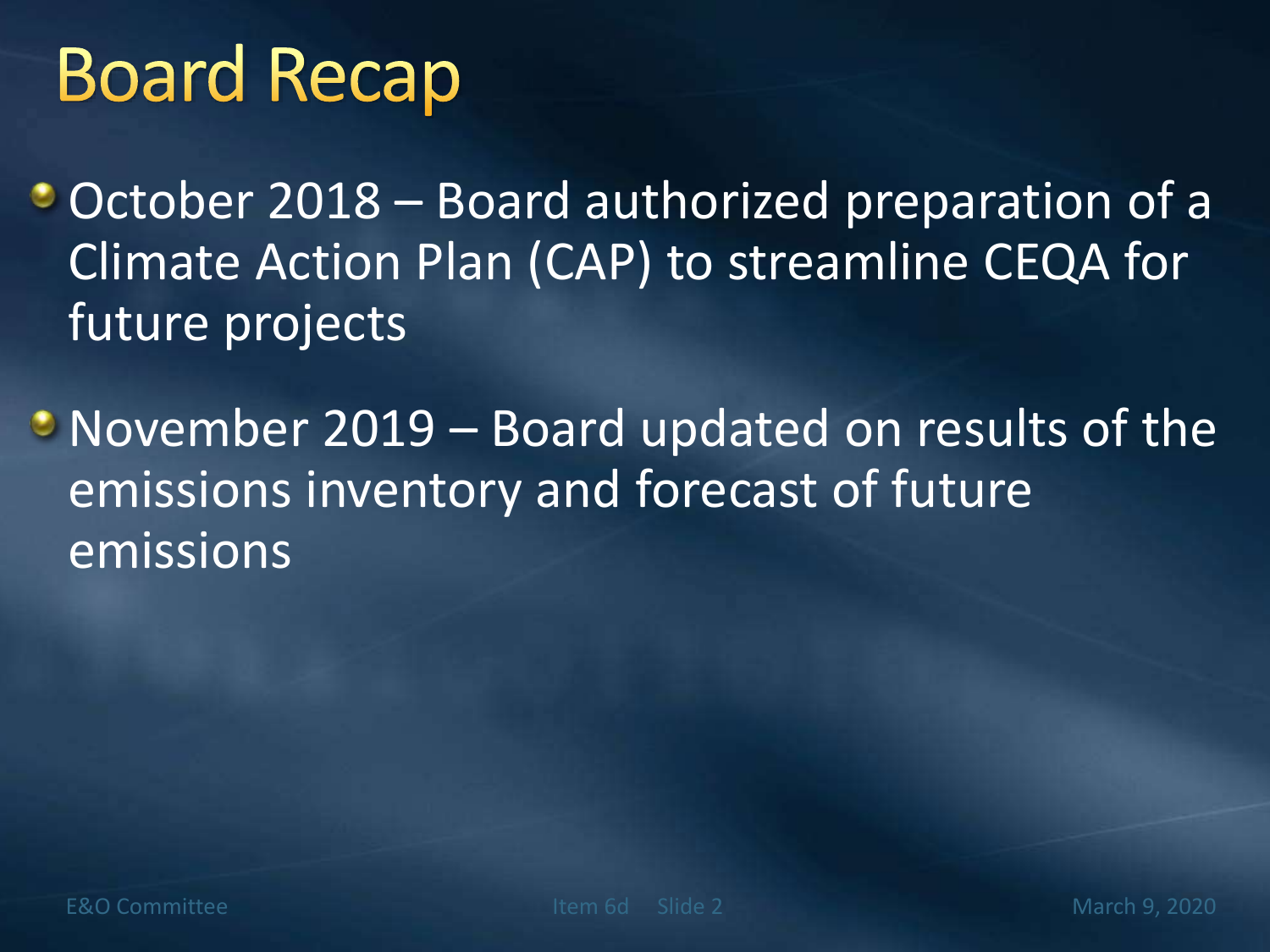# **Background**

**Metropolitan is not currently required to meet** any mandated GHG reduction target

• CEQA requires significant GHG impacts be mitigated to the extent feasible

Ex. Regional Recycled Water Program Mitigation: Purchase offsets approx. \$26M  $\circ$  Climate Action Plan =  $$800K + \text{costs}$  of any reduction projects

**CAP must show consistency with state and local** GHG reduction targets/goals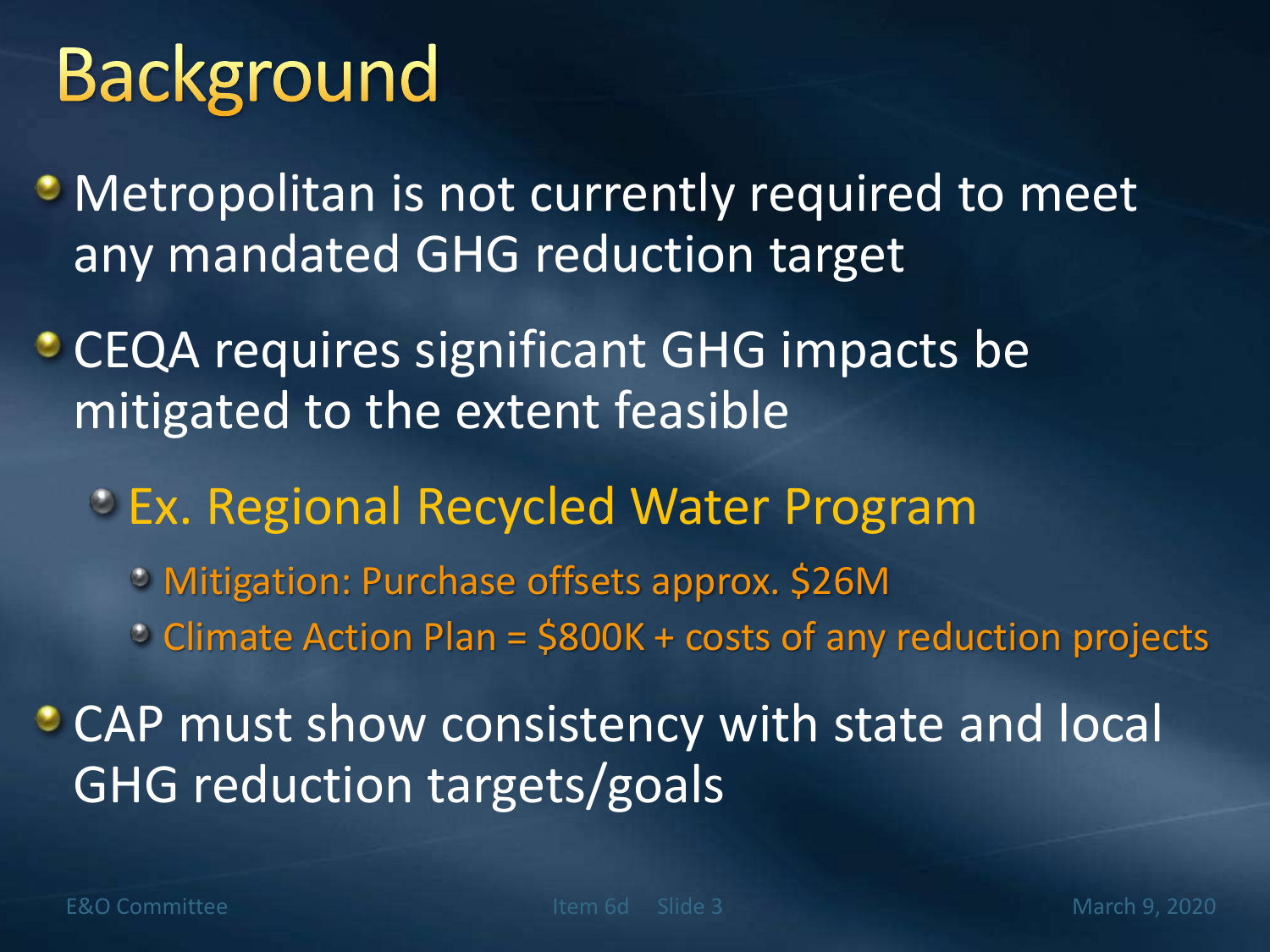



**Assembly Bill 32** Established GHG

reduction target to 1990 levels by 2020

**Executive Order S-3-05**

Called for 80% reduction below 1990 by 2050

Superseded by EO B-55-18 **Senate Bill 32**

40% reduction below 1990 levels by 2030

**Minimum required target in CAP** **Scoping Plan**

Plan to implement SB32

**Currently** based on EO S-3-05

**Executive Order B-55-18**

Calls for carbon neutrality no later than 2045.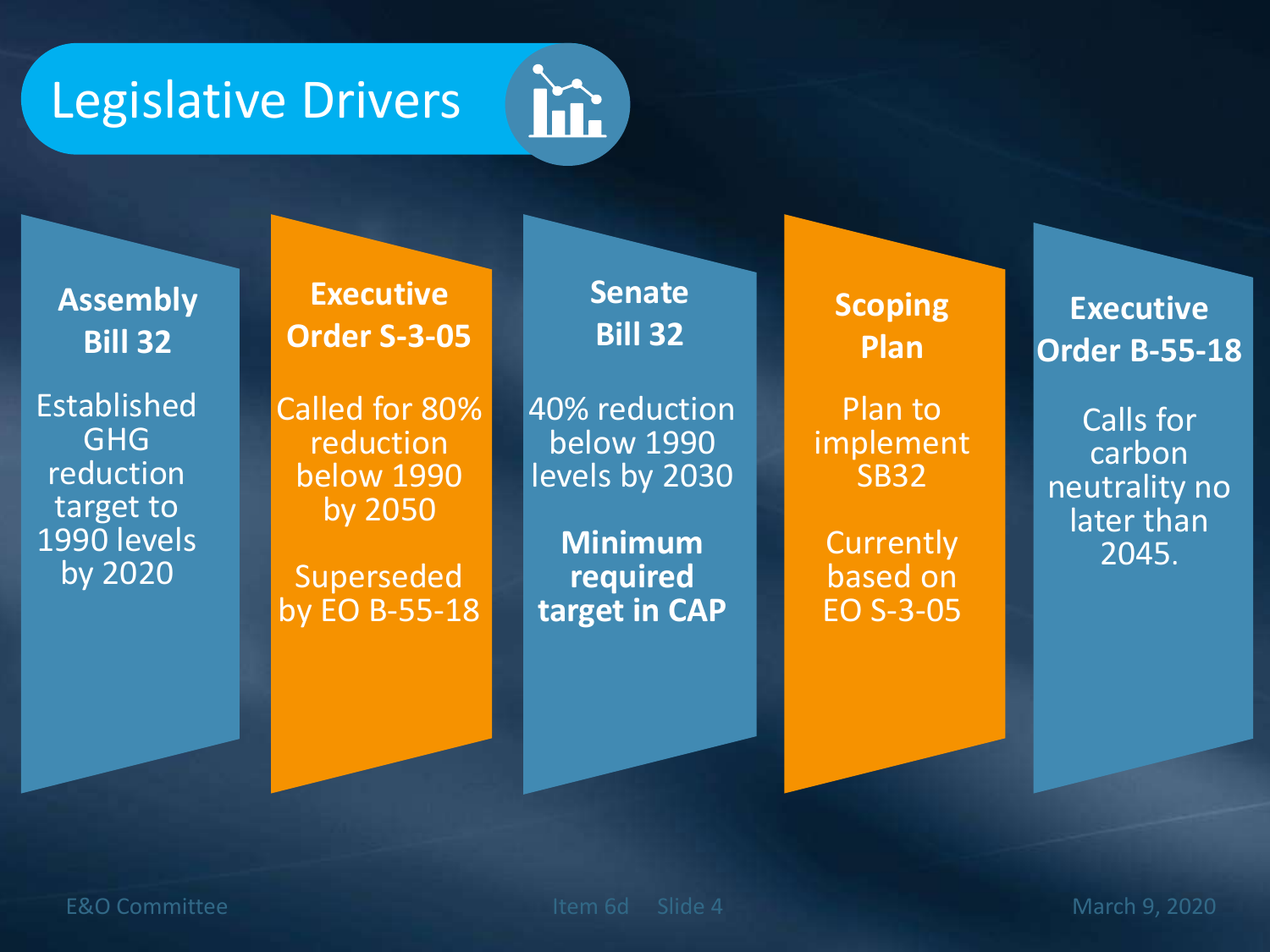# **GHG Reduction Target Options**



**80% below 1990 levels by 2050 (EO S-3-05)** 

 $\bullet$  40% below 1990 levels by 2030, then carbon neutrality by 2045 (SB32 & B-55-18)

• Carbon neutrality by 2045 (EO B-55-18)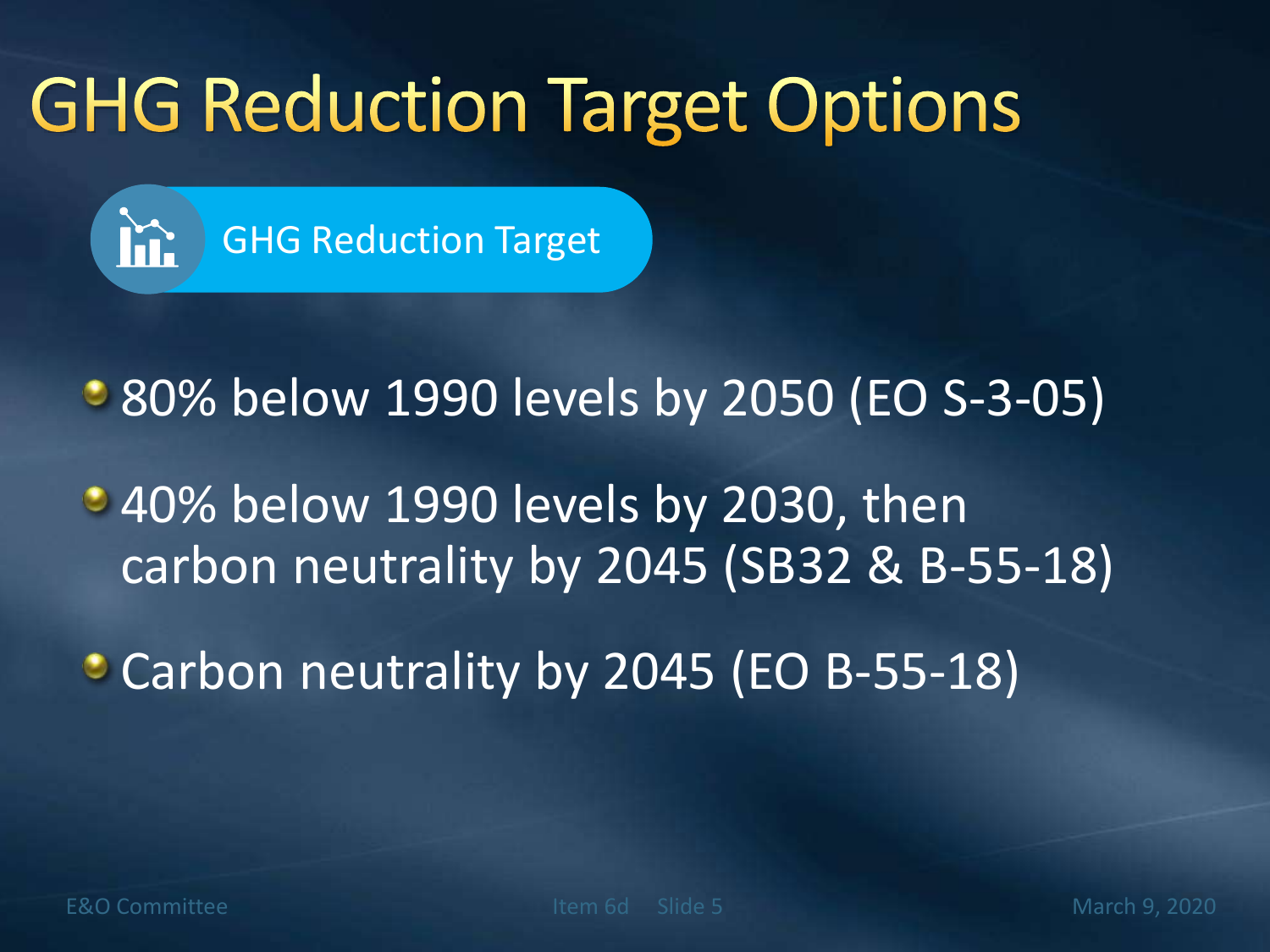## **Reduction Target Variables**

GHG Reduction Target

Calculation Methodology

• Mass Emissions – annual operational emissions

**Per Capita – mass emissions / service population** 

**Efficiency** – mass emissions / acre feet delivered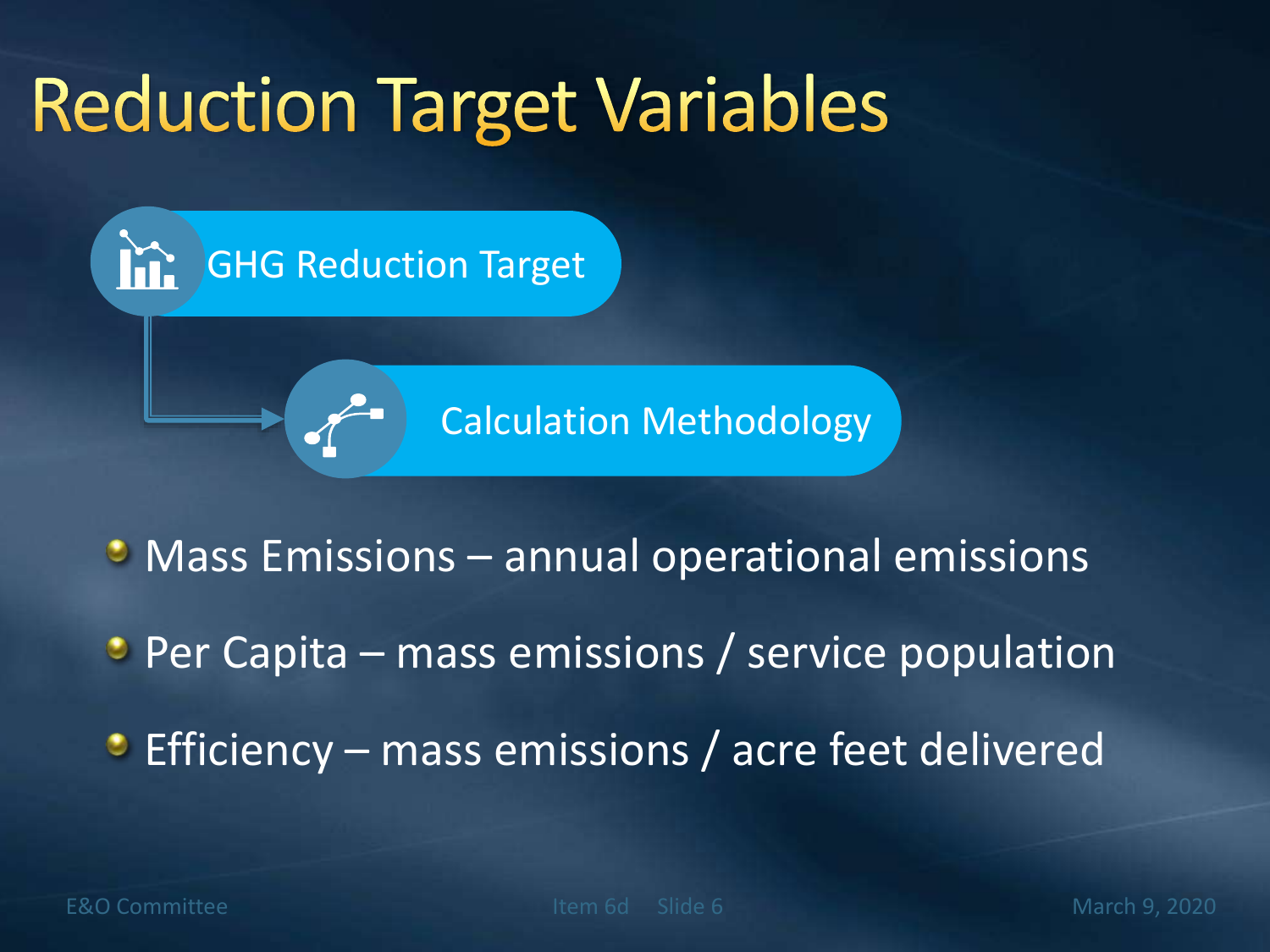# **Reduction Target Variables**

GHG Reduction Target

Calculation Methodology

Tracking Mechanism

#### **• Running Average (three- or five-year)**

• Carbon Budget (not to exceed budget with annual tracking)

E&O Committee Item 6d Slide 7 March 9, 2020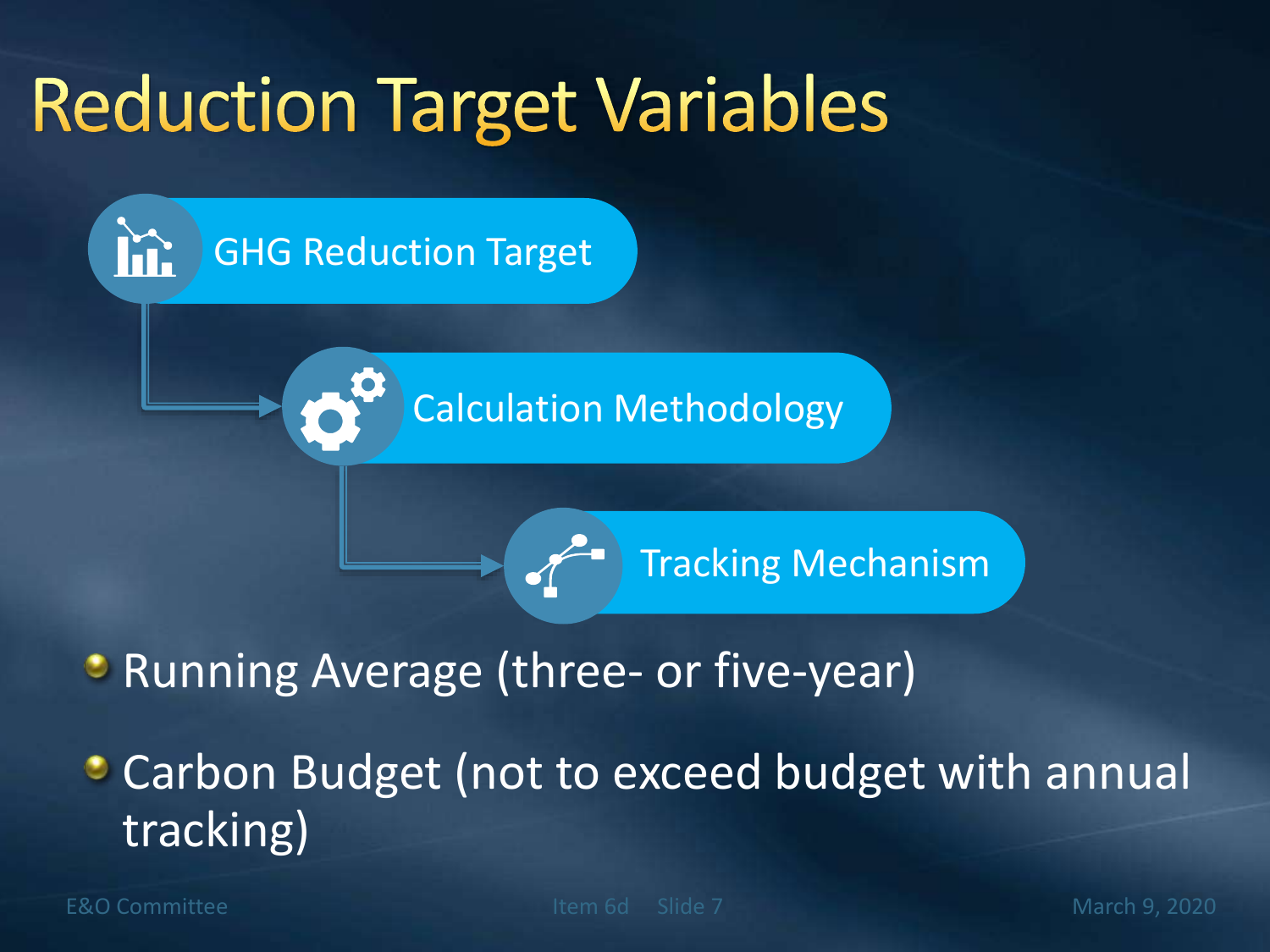#### Proposed Target Scenario

**Reduction Target Emissions** 

**Carbon Neutrality | Review Per Capita** | Carbon Budget **by 2045** 

- › Complies with SB 32 and B-55-18
- › Progressive
- › Feasible due to Metropolitan's emissions type
- › Supports IPCC goal to limit warming to  $2^{\circ}$ C

› Scales for population increases

**Per Capita** 

**Calculation**

- › Maximizes benefit from conservation efforts
- › Called for in 2017 **Scoping Plan**
- › Most accurate
- › Sets hard limit on total emissions

**Tracking**

- › More conservative, but flexible
- › Used by IPCC
- › Leverages annual reporting to TCR

**Deciding Factors**

Deciding Factors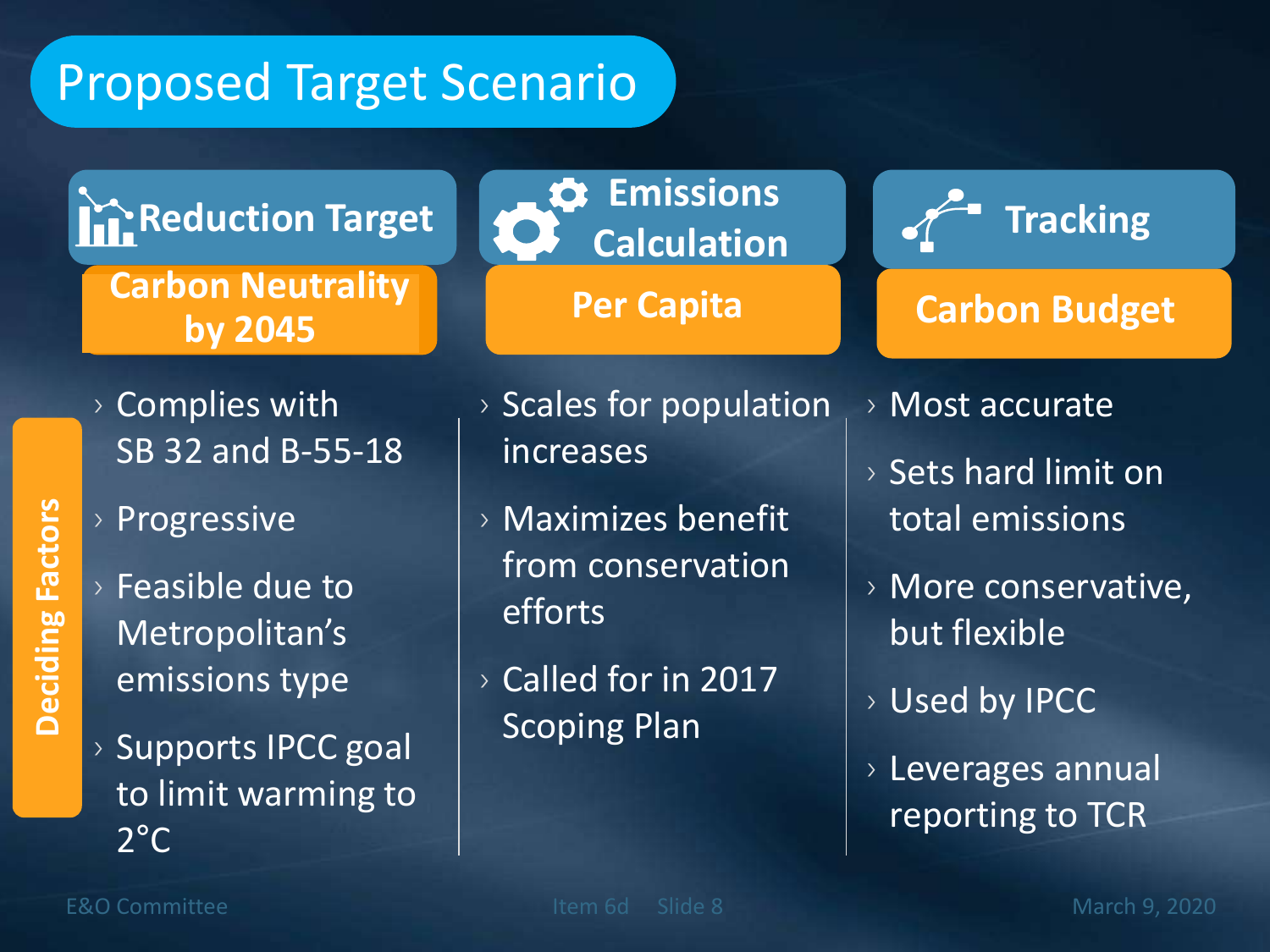# **Carbon Budget**

Metropolitan Emissions 2005-2017 Compared to Carbon Budget (Net Zero by 2045)

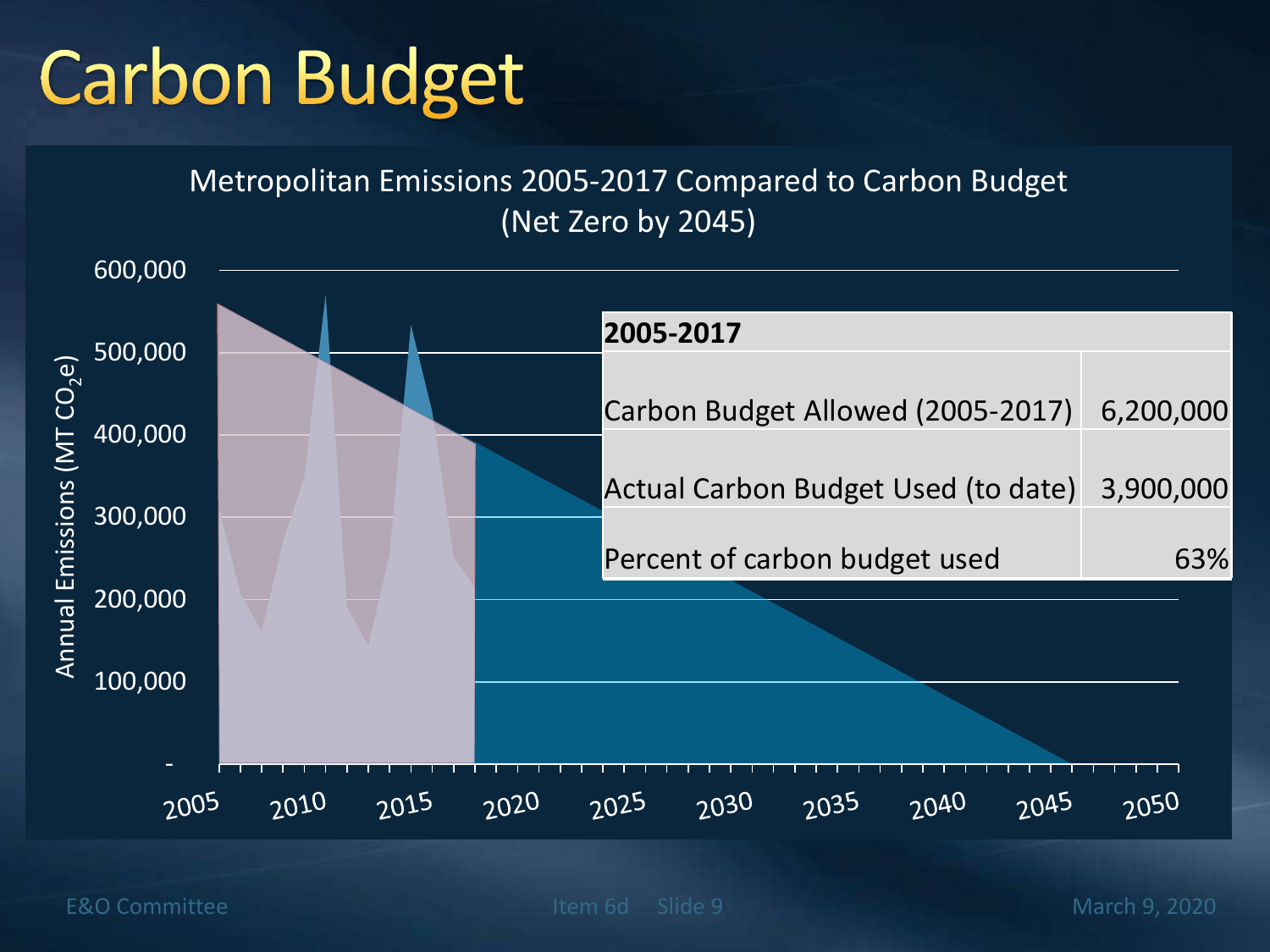### Per Capita Emissions Using Carbon Budget

#### Metropolitan Emissions Adjusted Forecast (Average CRA Pumping)



E&O Committee Item 6d Slide 10 March 9, 2020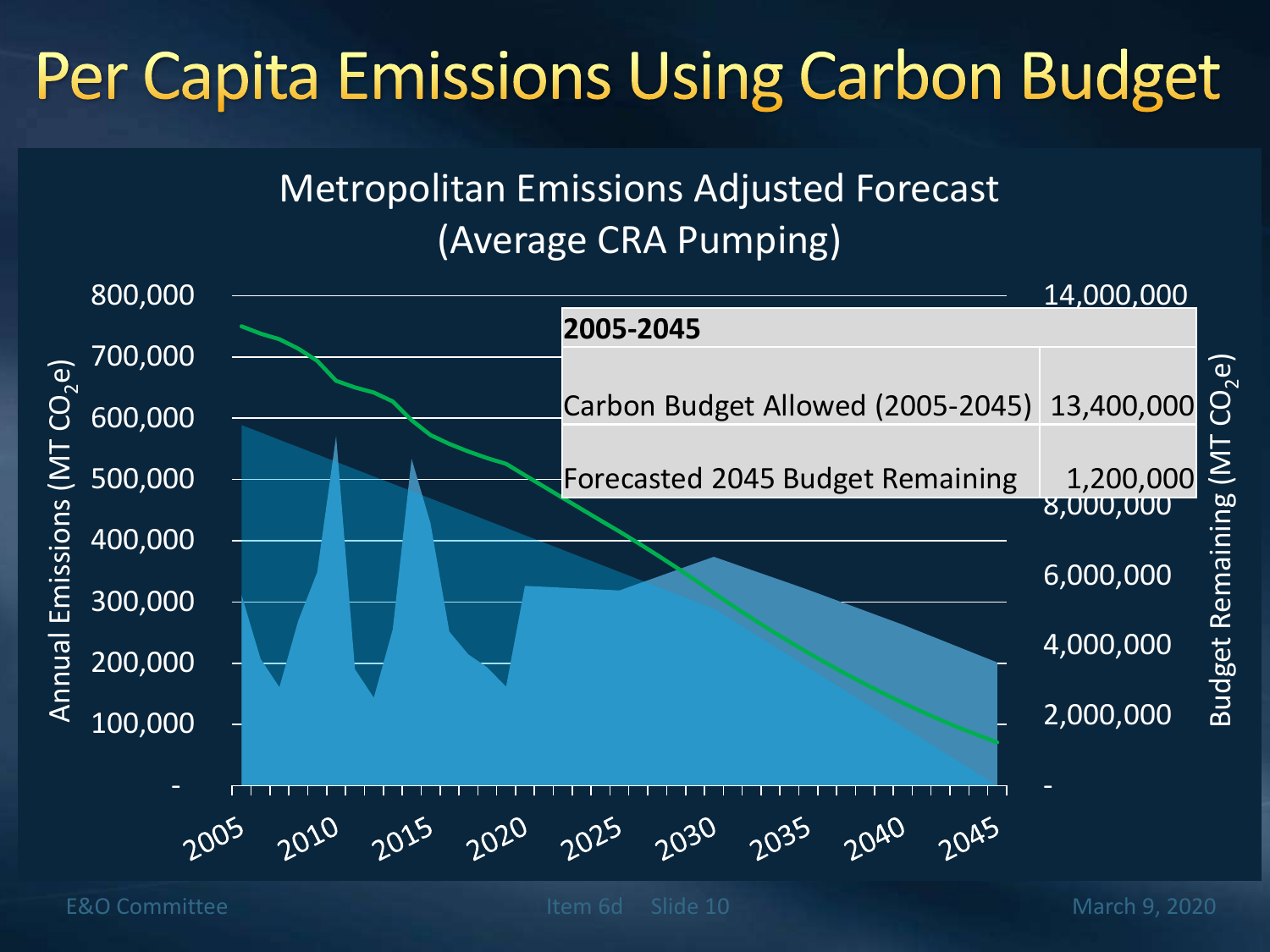### Forecasted Emission Change by 2045

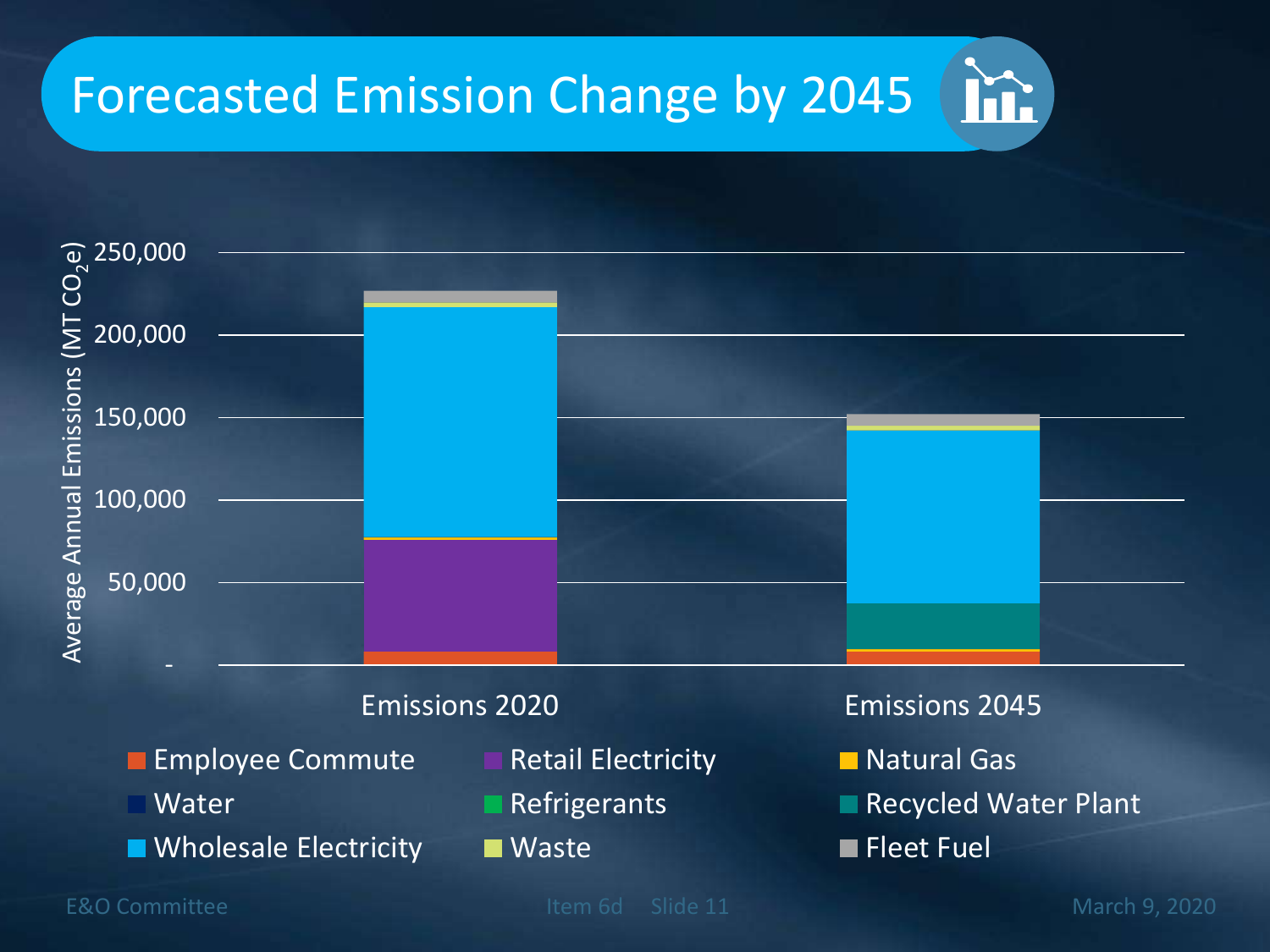#### Potential Short-term Measures

- **Install LED lighting at all** facilities (ongoing)
- **Yorba Linda HEP behind** the meter
- **Enroll in green retail** power options
- **Install battery storage at** treatment facilities



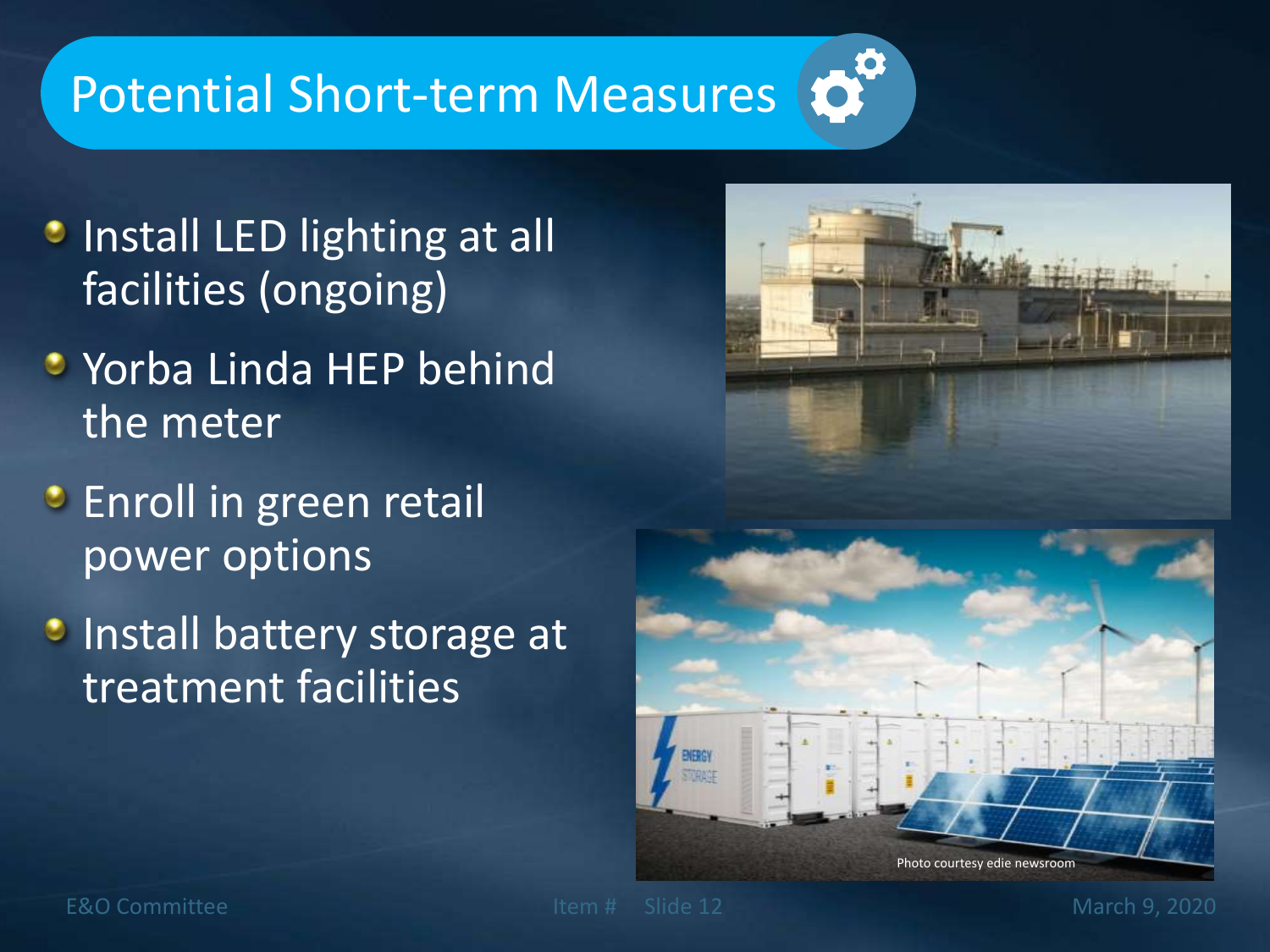#### Potential Long-term Measures

- **Purchase wholesale power** from green resources
- Manage CRA pumping to maximize use of renewable energy
- **Jumplement Delta Islands** restoration / carbon sequestration
- **Purchase electric /** alternative fuel fleet vehicles



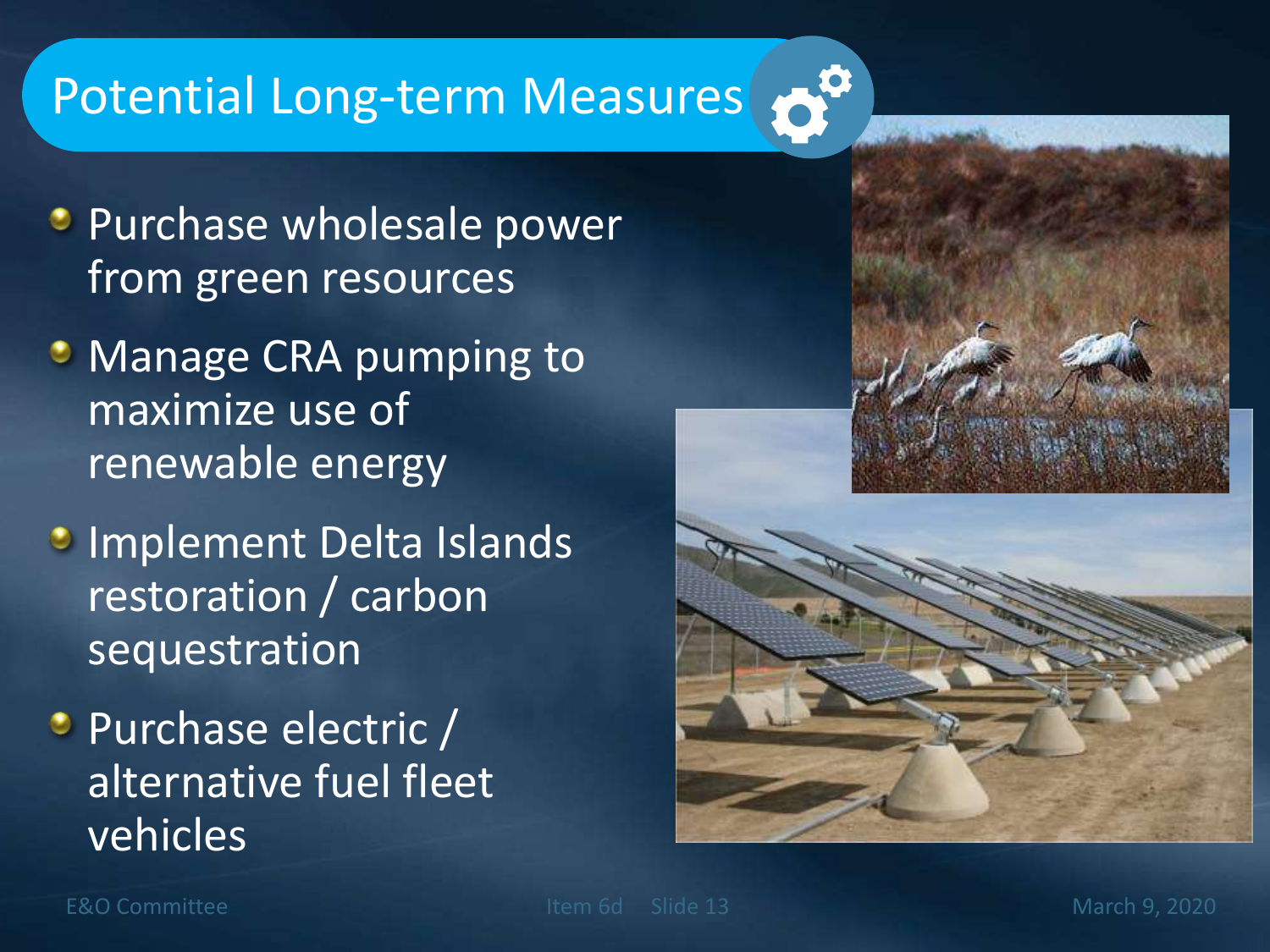### **Proposed GHG Reduction Target Approach**



Carbon Neutrality by 2045 Per Capita Emissions Calculation, Carbon Budget Tracking

- Clear path to carbon neutrality
- **Cost effective options exist for emissions reductions**
- **Per capita accounts for conservation efforts and** population increases
- **Carbon budget tracks progress while accounting for** highly variable emissions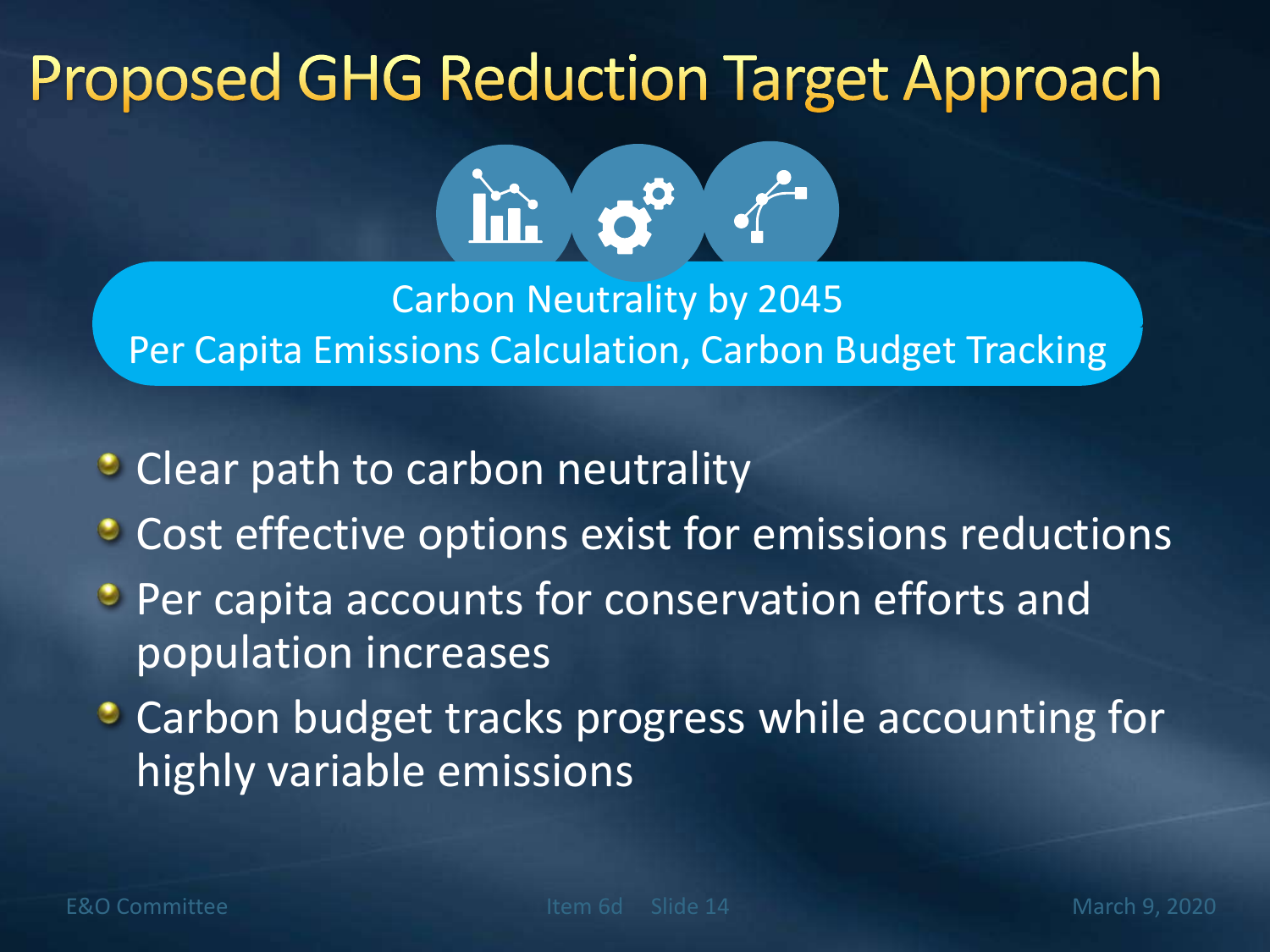### **Next Steps**

April 2020 - Board Informational Item – Cost analysis to achieve the 2045 target

**December 2020 – Staff returns to the Board to** adopt CAP and certify CEQA document